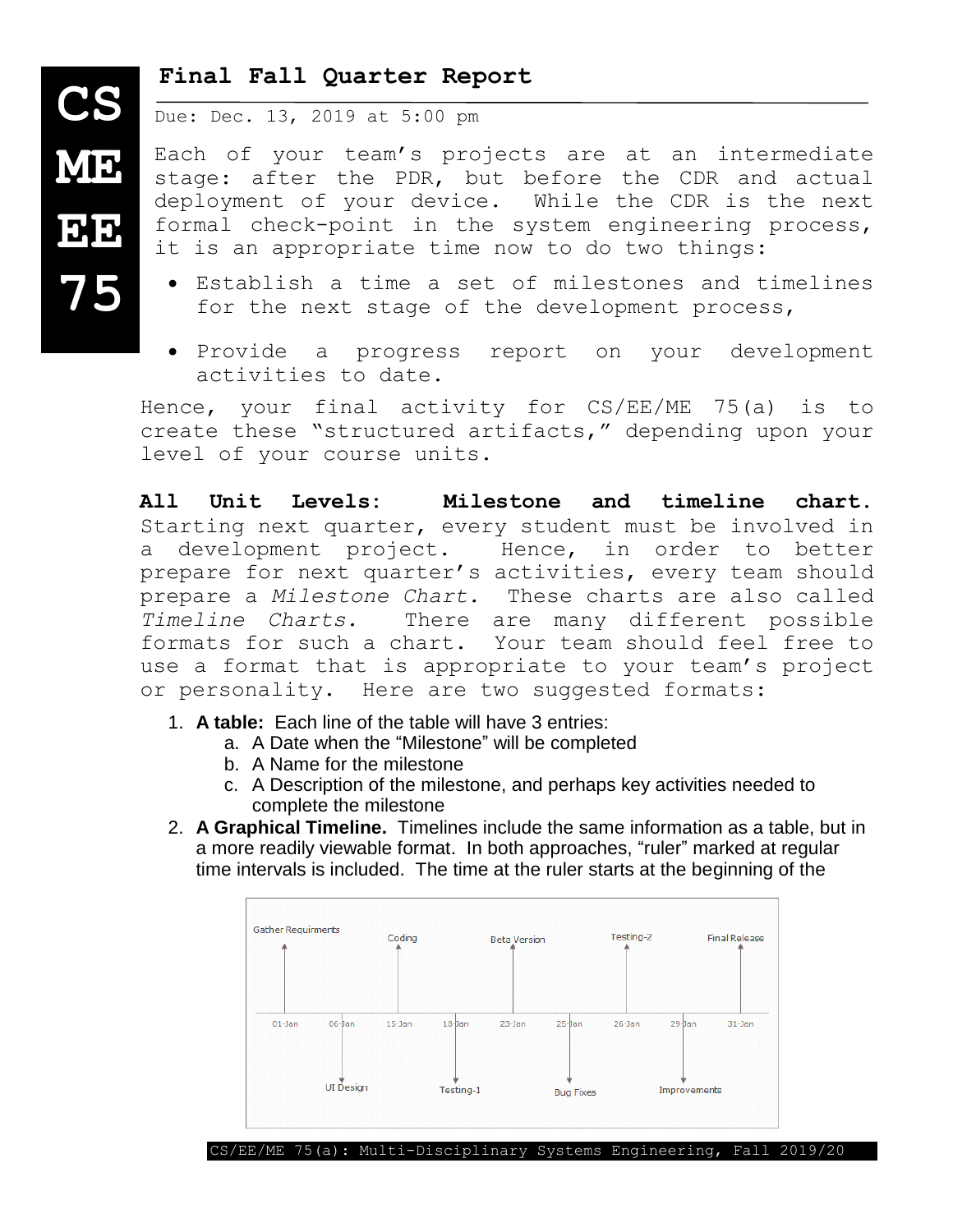period (in our case, the first week of the winter quarter), and ends at the end of the period (in our case, then end of the winter quarter). Regular time intervals, as well as key times (e.g., Feb. 17 Urban Circuit start) are marked on the ruler with "tick marks."

- a. In one style (see the first figure), your major development milestones are then marked on the ruler, with a description of the milestone in a separate table or set of notes below the graphical region.
- b. In the *Gantt Chart* style (see the second figure), your major milestones and development check-points are displayed along the vertical axis below the ruler, and the expected development period to complete that milestone is displayed by a colored bar.



While you can use any of the styles described above (or others), note that I prefer the Gantt chart style.

Your team need only complete one chart for the entire team. Please place the milestone chart on your team's GitLab repository, under the "homework" directory.

**6+ Unit Levels: Progress Report.** If you are taking the class for more than 3 units, then you have been developing actual prototypes, or carrying out system analysis. The members of your team working at the 6+ unit level should prepare a report which summarizes the current status of your project. At a minimum, your report should include the following:

- **Recap of project goals.** Just a short summary of your team's main project focus, which a special highlight to any changes in focus that have developed over the course of the quarter.
- **Current Status of the project.** This should include a description of
	- o Any models that have been developed (e.g., Solidworks models)